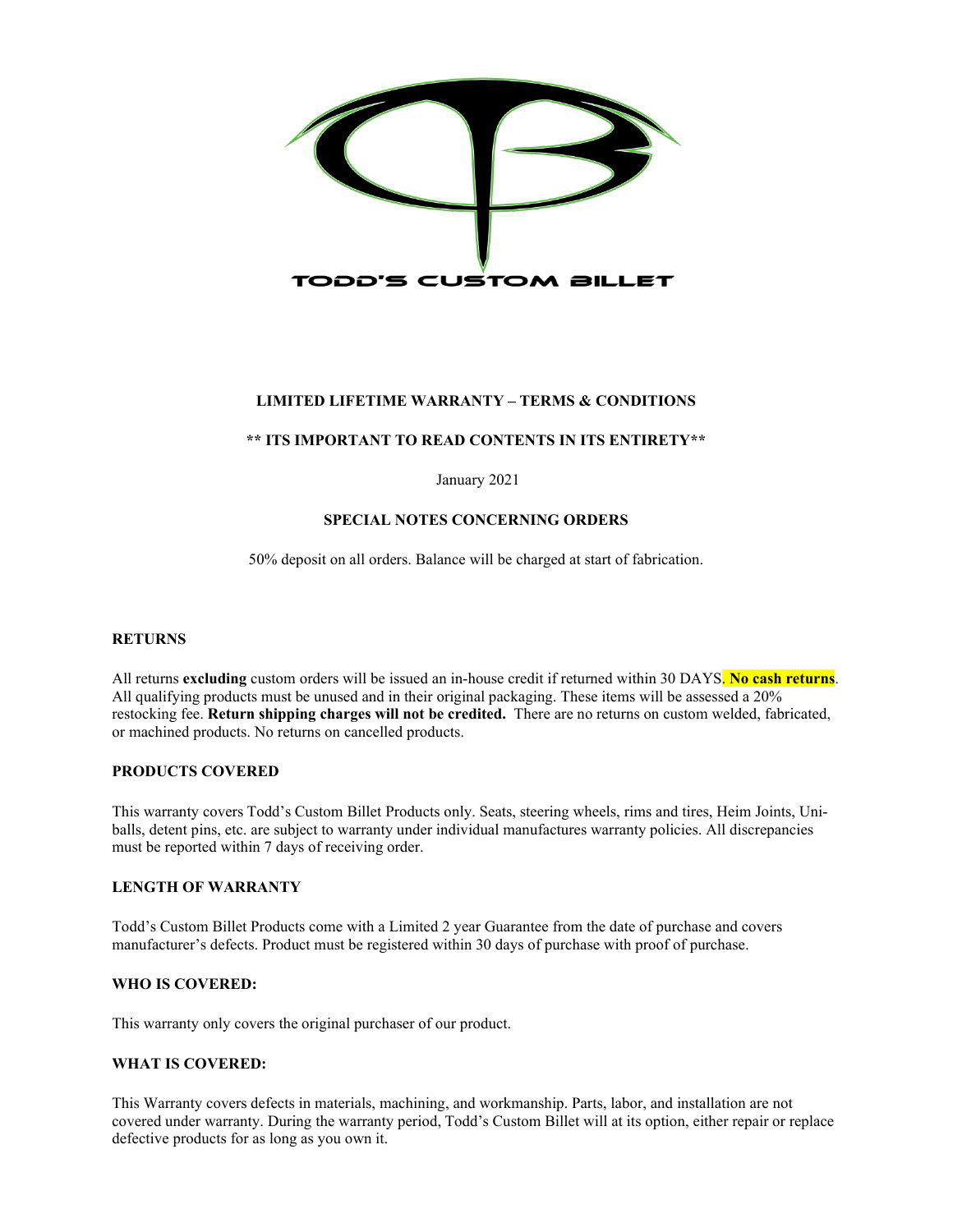## **WHAT IS NOT COVERED:**

- 1. Damage caused by accident or abuse.
- 2. Damage caused by mis-threading/stripping, over tightening screws/nuts/bolts or tightening with improper tools, resulting in cracks or cross threading.
- 3. Damage caused by negligence. In the case of chrome, powder coat, painted or polished surfaces, lack of cleaning or maintenance.
- 4. Damage caused by acts of God, including without limitation, earthquake, fire, monsoon, overly exposed by the sun or elements, salt air oxidation / corrosion or other acts of nature.
- 5. Service or repairs performed by an unauthorized person, company, or association.
- 6. Damage caused during vehicle misuse or collisions are subject to manufacturers discretion. Contact Todd's Custom Billet for support.
- 7. Damage caused from excessive sun/water exposure for extended periods of time.

## **HOW TO OBTAIN WARRANTY SERVICE**

- 1. To obtain repair or replacement call Billet Addiction Industries at 480-275-4033 for a Return Authorization (RA) number PRIOR to returning the product. RA number must clearly be visible on outside of the box. Any package returned without an RA# will be **REFUSED.**
- 2. The Customer is responsible for delivery of the product back to Todd's Custom Billet and for payment of any additional shipment charges.
- 3. Please include Name, address, phone # and description of the problem(s) for which service is required.
- 4. Also include Proof of Purchase of the product.

Please package the product securely to avoid damage during shipment. To prevent lost packages, it is recommended to use a carrier that provides a tracking service and who offers insurance. We are not responsible for items returned that never arrive at our facility.